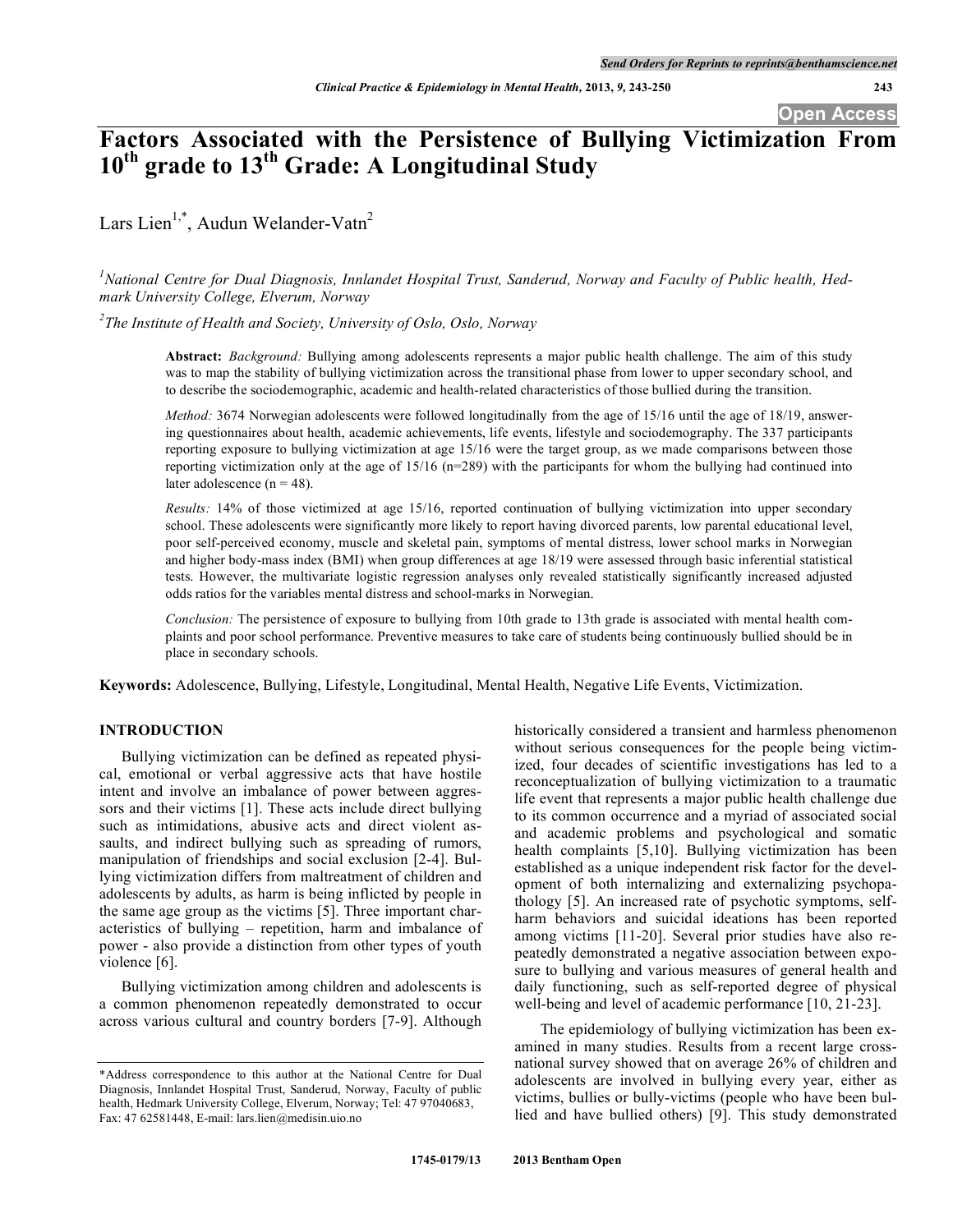large variations in estimated involvement in bullying victimization across countries (from 8.6% to 45.2% among boys and from 4.8% to 35.8% among girls), with the highest rates reported in Baltic countries and the lowest rates found in northwestern European countries. Results from several previous studies have indicated that more boys than girls are victimized by bullies, but the reported gender differences have in general been small [7, 8]. Also, findings on gender differences are not entirely consistent across studies. In the aforementioned cross-national study by Craig *et al.*, girls reported the highest rates of exposure to bullying in 29 out of 40 countries [9]. A somewhat clearer gender-related pattern of exposure emerges when subtypes of bullying are taken into account. While boys are most likely to be bully-victims and experience direct bullying, victimized girls tend to be exposed to indirect forms of bullying [2, 9, 12].

The prevalence of victimization gradually decreases by age during the years of adolescence up to the end of secondary school [9, 10, 24]. During this time period, there is also a relative increase in the prevalence of indirect bullying compared to direct physical aggression, possibly due to development of verbal and social skills with age [3, 9].

Although the prevalence of exposure to bullying decreases with age, some people experience persistent victimization throughout adolescence [24, 25]. Individual factors associated with the persistence of bullying victimization over time is an important area of study, as people who are chronically victimized by their peers may be qualitatively different from those who are occasionally victimized, both in terms of risk factors and outcomes [5]. Being bullied does not seem to happen entirely by chance. For example, both internalizing mental health problems in early childhood and poor "theory of mind"-skills is associated with subsequent bullying [5, 26]. In a recent twin study among children, genetic influences accounted for over two-thirds of observed individual differences in exposure to bullying [27]. Also, in another recent report from the same survey, the authors were able to assess the possibility of reverse causation in the production of bullying-victimization. Chronic exposure to bullying during primary school and early secondary school was found to be influenced primarily by genetic and shared environmental factors. Preexistent adjustment difficulties and IQ among the children predicted exposure to chronic as compared to transitory victimization. Socioeconomic disadvantage, low maternal warmth, and maltreatment were identified as family risk factors for chronic victimization [28]. Thus, some phenomena typically assumed to be effects of bullying-victimization in epidemiological surveys, may also act as causes.

In the current study we set out to map the stability of bullying victimization across the transitional phase from lower to upper secondary school in a sample of Norwegian adolescents. We also aimed to investigate whether the subgroup of adolescents reporting bullying victimization in both settings differed significantly on selected sociodemographic, academic and health-related characteristics from adolescents for whom the victimization had stopped. To the authors' knowledge, results from such analyses among adolescents have not been reported in prior population-based non-clinical studies of bullying victimization. We hypothesised that persistent exposure to bullying would be associated with poorer selfreported mental and somatic health, lower academic performance and unfavourable socioeconomic status.

## **MATERIALS AND METHODOLOGY**

#### **Data Sources and Subject Selection**

The data presented in the current study were collected in two cross-sectional, population-based surveys among Norwegian  $15/16$ -year old  $10<sup>th</sup>$  grade students, and corresponding follow-up surveys among  $18/19$ -year old  $13<sup>th</sup>$  grade students 3 years later. The surveys were carried out through the collaborative efforts of the Norwegian Institute of Public Health, Oslo Municipality, the Centre for Child and Adolescent Mental Health-Eastern and Southern Norway and the University of Oslo.

## **Data Sources at Baseline**

The data for the current study is from the youth part of the Oslo Health Study, UNGHUBRO, and the Hedmark part of the UNGOPPHED study (conducted in the rural area of Hedmark County). In these surveys, the  $10<sup>th</sup>$  graders in all primary schools in Oslo and Hedmark, respectively, were invited to complete two four-page self-report questionnaires during two school hours. The students completed a consent form before participation, and the parents of the participants received written information about the survey in advance. A project assistant was present in the classroom to inform the students about the survey and to administer the questionnaires. Questionnaires were left at school to be completed by students who were not present on the day of the survey, along with written instructions to the teachers about how to administer the questionnaires. The students that did not respond were sent a copy of the questionnaire by mail to their home address, together with a pre-stamped return envelope. The data collection in both surveys was performed during the last trimester of the school year 2000-2001. As schooling is compulsory in Norway until the completion of the  $10^{th}$ grade, the questionnaire was offered to all 15/16-year olds in the study areas. The UNGHUBRO and the UNGOPPHED surveys have been described in more detail in previous reports [29].

## **Data Sources at Follow-Up**

In 2004 a follow-up study of the  $10<sup>th</sup>$  graders from Oslo and Hedmark was performed, and the participants were invited to give consent to linkage between the present and the previous surveys. In Oslo all  $13<sup>th</sup>$  grade students in all secondary high schools were invited to participate in a schoolbased survey similar to the 2001 baseline survey. The students were given a four-page self-report questionnaire for completion during one school hour. A number of students were not present during the first school visit. Consequently, some schools were visited several times. Those students not reached in school were invited by mail and included in the school-based part of the follow-up study. Participants from the baseline study who were not enrolled in the final year of secondary high school (13<sup>th</sup> graders) in Oslo and who had consented to participate in a follow-up were invited by mail to participate. The invitation included an invitation letter, an information brochure, a consent form, the questionnaire, and a pre-stamped return envelope. Two reminders were sent to those who did not respond. Similar methods as in the Oslo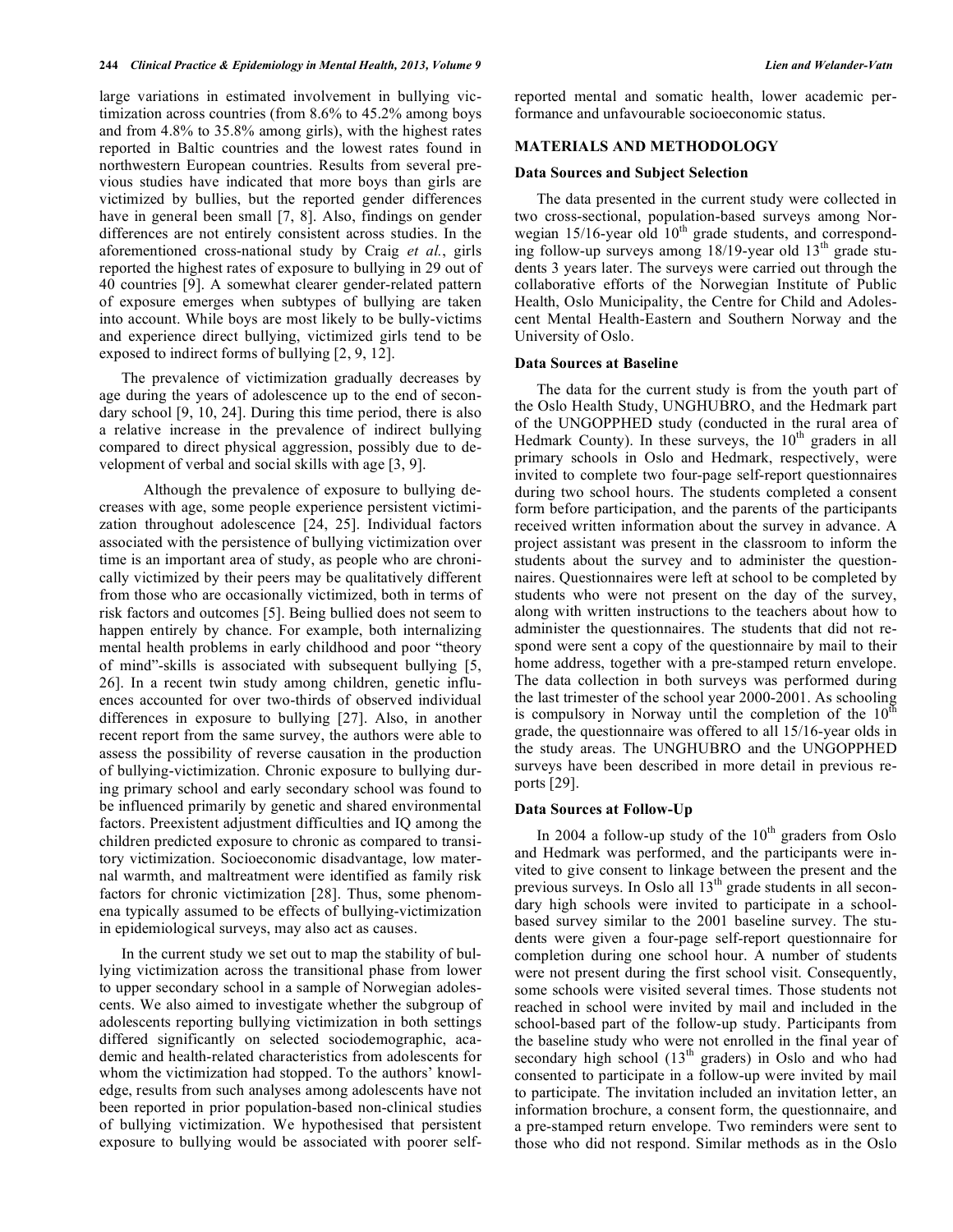postal part were applied for the 3-year follow-up of all participants from the 2001 baseline study in rural Hedmark. The data collection was performed during the last trimester of the school year 2003-2004. A more thorough description of the youth studies is available here: http://www.fhi.no/eway/default.aspx?pid=238&trg=mainArea\_5811&mainArea\_5811=5 895:0:15,4562.

# **Response Rate**

In the studies of 10th graders, the participation rate was similar in the rural Hedmark (88.3%) and the urban Oslo (89.2%). In the 3-year follow-up, the response rate among the 18/19-year olds was considerably lower in the pure postal-based study in Hedmark (55.4%) than in the combined postal-based and school-based study in Oslo (77.0%).

# **Data Linkage**

The samples constituting the present study included data from two cross-sectional surveys of 5,750 15/16-year-old 10th graders from Oslo and Hedmark obtained in 2001, and one cross-sectional survey of 3,308 18/19-year-old 13th graders from Oslo obtained in 2004. Additionally, we had cross-sectional data from the postal surveys in Oslo (n=467) and Hedmark (n=952), giving a total of cross-sectional, questionnaire data on 4,727 18/19-year-olds. Finally, based on the two longitudinal studies from Oslo and Hedmark in 2004, we had 3-year follow-up data for a total of 3,674 (70.1% response) 18/19-year-olds. From this sample, a subsample of participants who reported being bullied in the  $10<sup>th</sup>$ grade (n=342) was the only one to be included in the performed statistical analyses.

# **Ethics**

At both time points the participants were invited to give consent to linkage between the two studies, and at baseline parental permission was obtained with signature of at least one parent. The study protocol was reviewed by the Regional Committee for Medical Research Ethics and approved by the Norwegian Data Inspectorate. The study has been conducted in accordance with the World Medical Association Declaration of Helsinki.

## **Exposure Variables**

To assess exposure to bullying, the  $10<sup>th</sup>$  graders responded to the item: "Have you, in the course of the last 12 months experienced bullying at school/on the way to school?", with the response categories "never", "sometimes", "about once a week", and "several times a week". The  $13<sup>th</sup>$ graders were asked: "Have you since 10th grade experienced bullying?", with the response options "no", "yes", and "yes, during the last 12 months". In the current study, the two last categories were merged into one variable as there were a low number of respondents in our sample.

## **Mental and Somatic Health Variables**

Mental distress was measured by the ten-item version of Hopkins Symptoms Check List (HSCL-10). The reliability was high (Cronbach a: .87), and the correlation with other instruments, including HSCL-90, has been found to range between 0.87 and 0.97 [29]. The 10 items included in the short version are feeling panicky, anxious, dizzy, tense,

sleepless, sad, worthless, hopeless, fault within self, and finding everything a burden, all during the past week. Each item is rated on a scale of 1 (not at all) to 4 (extremely). An average score for all 10 items of equal or above 1.85 has shown to be a valid predictor for mental distress among subjects aged 16–24 year of age, corresponding to the 1.75 cutoff of HSCL-25 [30].

Muscle and skeletal pain were measured by the following questions: **"**Have you in the last 12 months experienced pain several times in: head, neck/shoulder, arms/legs/knees, stomach, back?" with responses being "yes" or "no". On the basis of these answers we grouped the adolescents in three groups; 0 pain sites,  $1-2$  pain sites and 3 to 5 pain sites, treating all pain sites with equal weight.

The data regarding acne were collected through the following question: "In the last week, have you had pimples?" Response options included (1) No; (2) Yes, a little; (3) Yes, a lot; and (4) Yes, very much. Because the goal was to explore moderate and severe acne, responses 3 and 4 were considered positive for acne for the purpose of this study.

Body mass index was calculated as weight in kilograms divided by height in meters squared and was based on participants' self-reported answer to the following question: "What was your weight and height when last measured?" Body mass index was divided into 3 categories: lower than 18.50; 18.50 to 24.99; and 25 or higher.

Age of menarche is a continuous variable and was used as an indicator for stage of pubertal timing. Menarche was assessed with two questions, the first being: "Have you started to menstruate?" and the second: "How old were you when you had your first menstruation?"

The question: "Do you smoke or have you smoked earlier?" had four response alternatives: never smoked, smoked before but has quit, smokes now and then, and smokes daily. The two first categories were merged into one variable.

Study mark in Norwegian was obtained by self-report by answering the question: What was your study marks in Norwegian?

# **Sociodemographic Variables**

To obtain information on mother's educational level the questionnaire was linked to socio-demographic information collected by Statistics Norway. We used Statistics Norway's register of mothers' highest parental education completed per Oct 1, 2002. The educational level was for the purpose of the analysis grouped into three major groups according to highest attained educational level; university/college, higher secondary and lower secondary education. For more information on the Norwegian standard classification of education see: http://www.ssb.no/english/subjects/04/90/nos\_c751\_en/nos\_c751\_en.pdf

Among the immigrant adolescents, a majority was born in Norway and was second-generation immigrants. Minority status was therefore determined on the basis of their parents' country of birth. In this study, we applied the Statistics Norway's definition of immigrants (or ethnic minorities), namely having both parents born in a country other than Norway.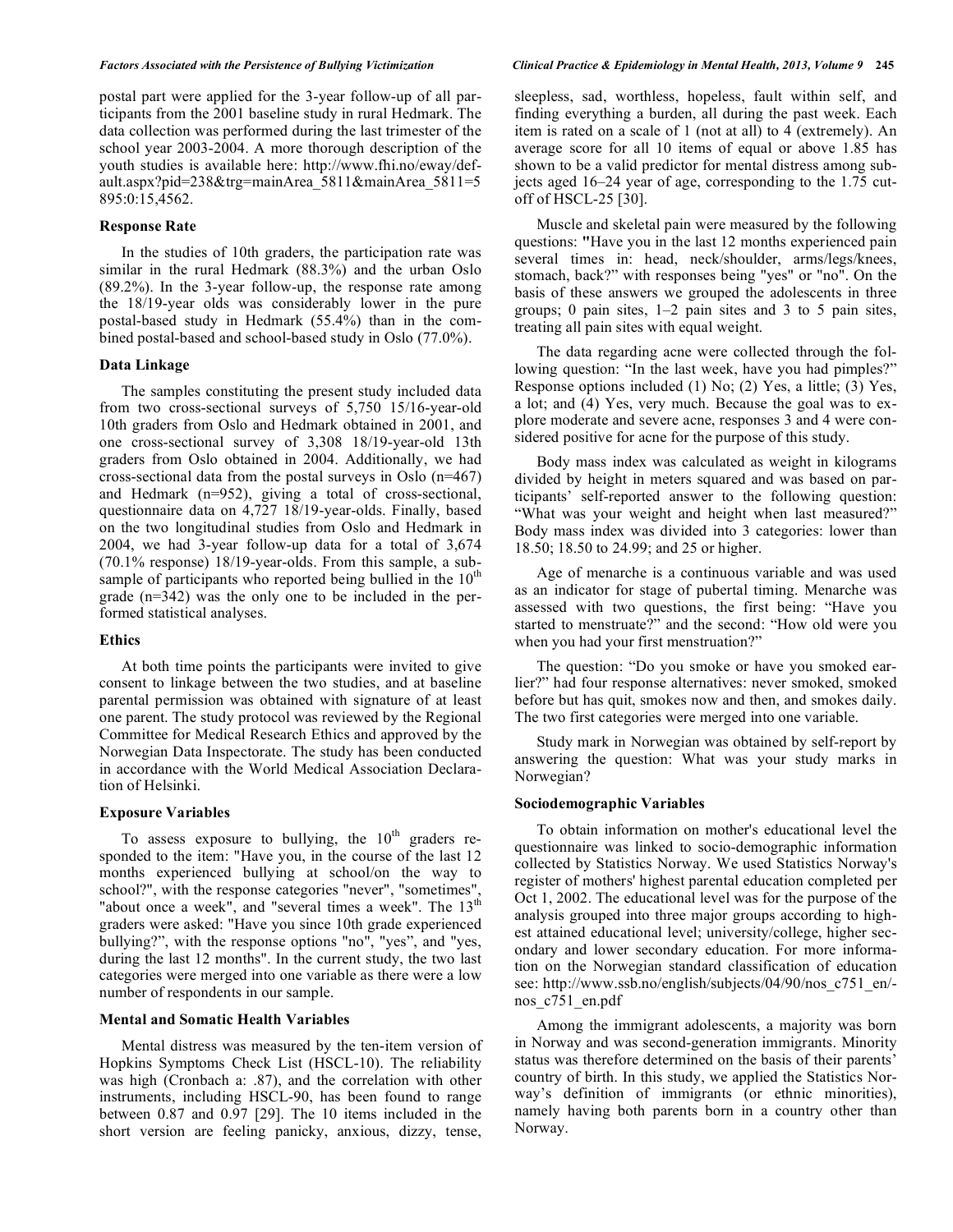|                                  | <b>Boys (N=1590)</b> |                                            |      |           | Girls (N=2084) |                        |        |        |
|----------------------------------|----------------------|--------------------------------------------|------|-----------|----------------|------------------------|--------|--------|
|                                  |                      | Age 15-16                                  |      | Age 18-19 |                | Age 15-16<br>Age 18-19 |        |        |
| <b>Parents' Country of Birth</b> |                      |                                            |      |           |                |                        |        |        |
| At least one from Norway         | 1262                 | (79.4)                                     | 1262 | (79.4)    | 1643           | (78.8)                 | 1643   | (78.8) |
| Both from other country          | 240                  | (15.1)                                     | 240  | (15.1)    | 344            | (16.5)                 | 344    | (16.5) |
| Missing                          | 88                   | (5.5)                                      | 88   | (5.5)     | 97             | (4.7)                  | 97     | (4.7)  |
|                                  |                      | Living with                                |      |           |                |                        |        |        |
| Both parents                     | 1112                 | (69.9)                                     | 1024 | (64.4)    | 1415           | (67.9)                 | 1235   | (59.3) |
| One parent                       | 370                  | (23.3)                                     | 415  | (26.1)    | 555            | (26.6)                 | 538    | (25.8) |
| Foster parents                   | 10                   | (0.6)                                      | 12   | (0.8)     | 8              | (0.4)                  | $\tau$ | (0.3)  |
| Other                            | 8                    | (0.5)                                      | 133  | (8.4)     | 13             | (0.6)                  | 293    | (14.1) |
| Missing                          | 90                   | (5.7)                                      | 6    | (0.4)     | 93             | (4.5)                  | 11     | (0.5)  |
|                                  |                      | <b>Self-Perceived Socioeconomic Status</b> |      |           |                |                        |        |        |
| Poor                             | 36                   | (2.3)                                      | 65   | (4.1)     | 51             | (2.4)                  | 100    | (4.8)  |
| Moderate                         | 411                  | (25.8)                                     | 492  | (30.9)    | 626            | (30.0)                 | 689    | (33.1) |
| Good                             | 862                  | (54.2)                                     | 825  | (51.9)    | 1094           | (52.5)                 | 1078   | (51.7) |
| Very good                        | 184                  | (11.6)                                     | 195  | (12.3)    | 194            | (9.3)                  | 201    | (9.6)  |
| Missing                          | 97                   | (6.1)                                      | 13   | (0.8)     | 119            | (5.7)                  | 16     | (0.8)  |

|  | Table 1. Characteristics of Sample. Figures are Counts (Percent). |  |  |  |  |
|--|-------------------------------------------------------------------|--|--|--|--|
|--|-------------------------------------------------------------------|--|--|--|--|

Data on family structure was obtained from the participants' response to the item "Who do you live together with at present?". We categorized their responses into ''both parents'' (corresponding to having marked ''mother and father''), ''one parent'' (including the responses ''mother only'', ''father only'', ''about the same time with mother and father'', and ''mother or father and new partner or husband/wife''), ''foster parents'' and "other".

Self-perceived socioeconomic status was obtained from the participants' response to the item ''I think that our family, seen in relation to other families in Norway, has: poor, moderate, good, or very good economy''.

## **Statistical Methods**

Statistical analyses were performed with PASW statistics version 20. Cross-tables were analysed with Persons Chisquare tests and Student's t-tests. Logistic regression models with exposure to bullying as the dependent variable were used to calculate unadjusted odds ratios in bivariate analyses, and subsequently in a multivariate analysis were the statistically significant associations from the bivariate analyses were entered into the model and adjusted for each other. The level of significance was set to  $p \leq 0.05$ .

# **RESULTS**

The sociodemographic characteristics of the total sample are presented in Table **1**. Among the 337 participants reporting bullying victimisation in the  $10<sup>th</sup>$  grade, 48 participants (14%) had been exposed at a later time point. As presented in Table **2**, **3** and **4** basic statistical inferential tests revealed several statistically significant differences between the group of adolescents that reported persistence of exposure and the group that did not. The persistently bullied participants were more likely to report poor perceived economy, lower maternal educational level, not living with married parents, smoking daily at age 15, experiencing mental distress at age 18, having a higher body-mass-index at age 18, and having lower marks in Norwegian at both time points. In bivariate logistic regression analyses, being bullied after  $10<sup>th</sup>$  grade was only found to be positively associated with not living with married parents, self-reported bodily pain, and mental distress, body mass index and marks in Norwegian at age 18 (Table **5**). In the multivariate regression model, adjusted odds ratios were only significant for mental distress and marks in Norwegian. Importantly, we found no gender differences in the risk of being exposed to bullying after  $10<sup>th</sup>$  grade.

## **DISCUSSION**

The main finding from this study was that the majority of adolescents exposed to bullying during lower secondary school do not continue to be exposed during upper secondary school, and that the subgroup experiencing persistent exposure is characterised by a higher degree of mental distress and poorer school performance in upper secondary school.

One possible explanation for these findings is that the persistence of bullying victimization has a direct, causal and detrimental effect on mental health status and school performance. This interpretation is in accordance with the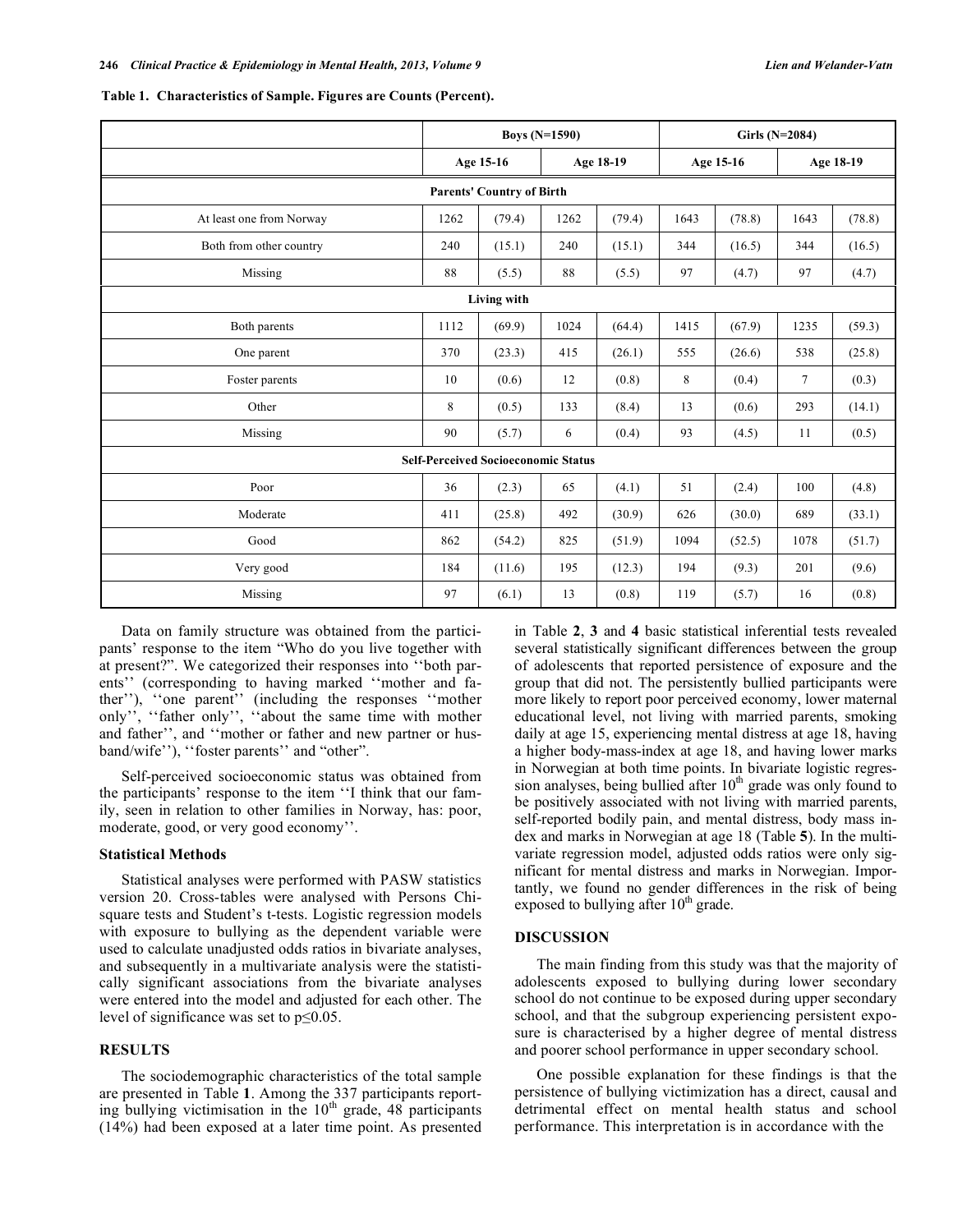| Table 2. From the Total Sample Only those Bullied in 10th Grade (n=337) are Included in the Analysis. The Table Compare those   |
|---------------------------------------------------------------------------------------------------------------------------------|
| Still being Bullied ( $n=48$ ) with those not Being Bullied ( $n=289$ ) after 10 <sup>th</sup> Grade on Sociodemografic Factors |

|                        |           |         | <b>Bullied After 10th Grade</b> |             |               |         |
|------------------------|-----------|---------|---------------------------------|-------------|---------------|---------|
|                        |           | Yes     |                                 | No.         |               |         |
|                        |           | $\bf n$ | $\frac{0}{0}$                   | $\mathbf n$ | $\frac{6}{6}$ | p-value |
| Gender                 | Boy       | 22      | 45.8                            | 147         | 50.9          | $0.5\,$ |
|                        | Girls     | 26      | 54.2                            | 142         | 49.1          |         |
| Family situation       | Married   | 26      | 54.2                            | 204         | 70.8          | 0.02    |
|                        | All other | 22      | 45.8                            | 84          | 29.2          |         |
| Mothers education      | Primary   | 6       | 13.3                            | 40          | 14.1          | 0.04    |
|                        | Secondary | 26      | 57.8                            | 110         | 38.9          |         |
|                        | College   | 13      | 28.9                            | 133         | 47.0          |         |
| Ethnicity              | Minority  | 16      | 33.3                            | 65          | 22.5          | 0.1     |
|                        | Norwegian | 32      | 66.7                            | 224         | 77.5          |         |
| Perceived econ-<br>omy | Poor      | 22      | 46.8                            | 94          | 33.0          | 0.007   |
|                        | Good      | 25      | 53.2                            | 191         | 67.0          |         |

## Table 3. From the Total Sample Only those Bullied in 10th Grade (n=337) are Included in the Analysis. The Table Compare those Still Being Bullied (n=48) with those not being Bullied (n=289) after 10<sup>th</sup> Grade on Acne, Smoking and Pain

|               |           | Yes         |                                    | No          |                                             | p-value |
|---------------|-----------|-------------|------------------------------------|-------------|---------------------------------------------|---------|
|               |           | $\mathbf n$ | $\mathbf{0}_{\mathbf{0}}^{\prime}$ | $\mathbf n$ | $\boldsymbol{\theta}\!/\!\boldsymbol{_{0}}$ |         |
| Acne at 18    | $\rm No$  | 34          | 45.8                               | 236         | 50.9                                        | 0.06    |
|               | Yes       | 14          | 29.2                               | 50          | 17.5                                        | 0.007   |
| Pain sites    | $\rm No$  | 10          | 8.3                                | 23          | 22.2                                        |         |
|               | $1 - 2$   | 16          | 30.8                               | 85          | 35.6                                        |         |
|               | $3 - 5$   | 19          | 60.9                               | 168         | 42.2                                        |         |
| Smoking at 15 | No        | 17          | 35.4                               | 173         | 59.9                                        | 0.006   |
|               | Sometimes | 19          | 31.6                               | 66          | 22.8                                        |         |
|               | Daily     | 12          | 25.0                               | 50          | 17.3                                        |         |
| Smoking at 18 | $\rm No$  | 26          | 54.2                               | 183         | 63.5                                        | 0.5     |
|               | Sometimes | 16          | 33.3                               | $77 \,$     | 26.7                                        |         |
|               | Daily     | 6           | 12.5                               | 28          | 9.7                                         |         |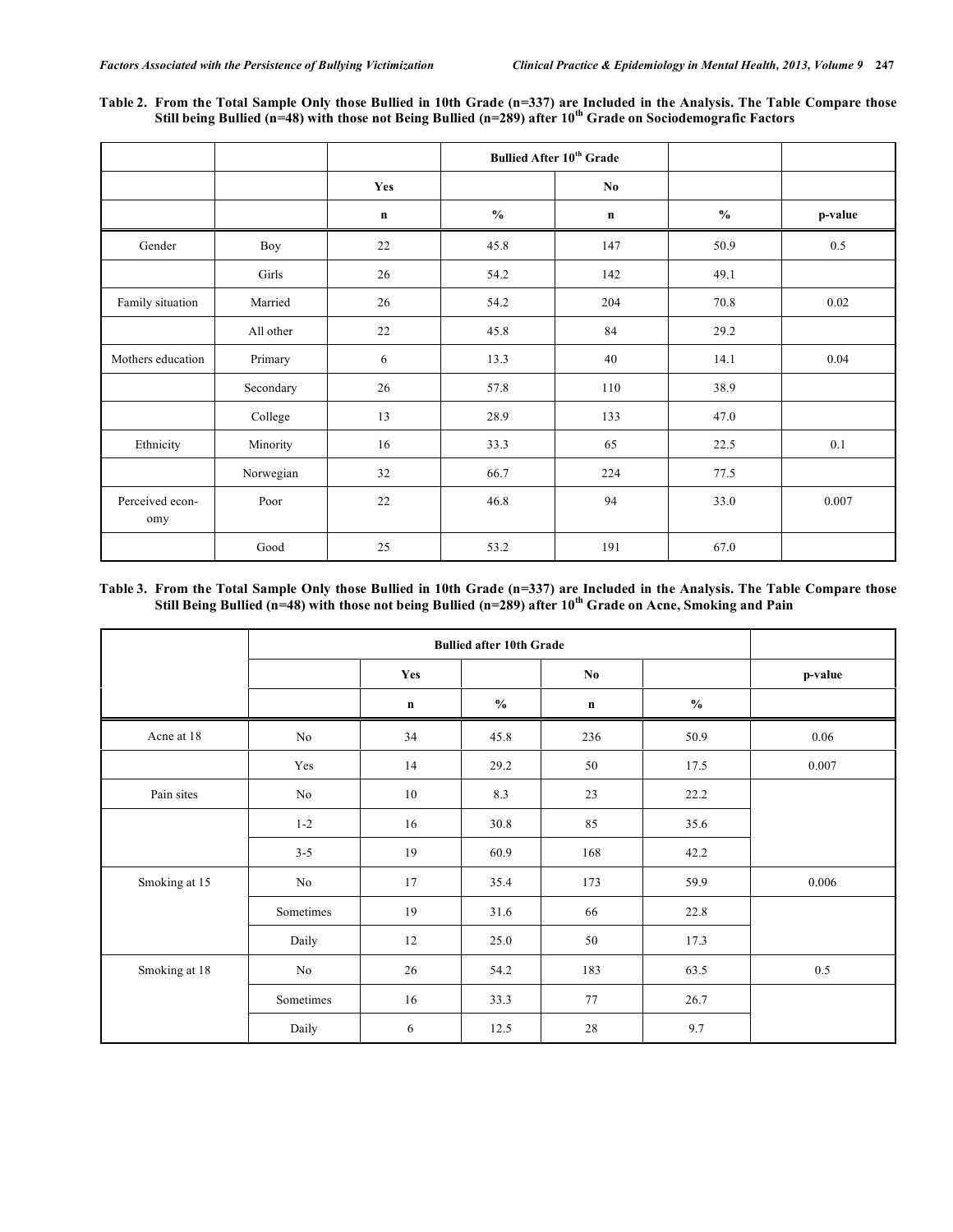Table 4. From the Total Sample Only those Bullied in 10th grade (n=337) are Included in the Analysis. The Table Compare those still Being Bullied (n=48) with those not being Bullied (n=289) after 10<sup>th</sup> Grade on Mental Distress BMI, Marks in Norwe**gian and Time of Menarche**

| <b>Bullied after 10th Grade</b> |                   |                   |       |
|---------------------------------|-------------------|-------------------|-------|
|                                 | Yes mean $(CL)$   | p-value           |       |
| Mental distress score at 15     | $1.8(1.6-2.0)$    | $1.7(1.6-1.8)$    | 0.22  |
| Mental distress score at 18     | $2.1(1.8-2.3)$    | $1.7(1.6-1.8)$    | 0.001 |
| BMI at 15                       | $21.6(20.3-22.9)$ | $20.9(20.5-21.3)$ | 0.26  |
| BMI at 18                       | $23.7(22.6-24.8)$ | $22.3(21.9-22.7)$ | 0.001 |
| Marks in Norwegian at 15        | $3.7(3.4-3.9)$    | $4.0(3.9-4.1)$    | 0.04  |
| Marks in Norwegian at 18        | $3.5(3.2-3.8)$    | $4.0(3.8-4.1)$    | 0.001 |
| Mean age of menarche            | $12.3(11.5-13.0)$ | $12.5(12.3-12-7)$ | 0.4   |

| Table 5. From the Total Sample only those Bullied in 10th Grade (n=337) are Included in the Analysis. Logistic Regression Analysis |  |  |  |
|------------------------------------------------------------------------------------------------------------------------------------|--|--|--|
| with Dependent Variable being Bullied after $10^{th}$ Garde Showing OR (CL)                                                        |  |  |  |

| Variable              |           | <b>Unadjusted OR (CL)</b> | Adjusted OR (CL)* |
|-----------------------|-----------|---------------------------|-------------------|
|                       | Primary   | $3.3(0.7-17.0)$           |                   |
| Mothers education     | Secondary | $2.1(0.5-9.0)$            |                   |
|                       | College   | $\mathbf{1}$              |                   |
| Perceived economy     | Good      | $\mathbf{1}$              |                   |
|                       | Poor      | $0.6(0.3-1.0)$            |                   |
| Family situation      | Married   | $\mathbf{1}$              | $\mathbf{1}$      |
|                       | All other | $2.1(1.1-3.8)$            | $0.5(0.3-1.1)$    |
| Marks Norwegian at 15 | $1 - 3$   | $0.6(0.3-1.1)$            |                   |
|                       | $4 - 6$   | $\mathbf{1}$              |                   |
| Marks Norwegian at 18 | $1 - 3$   | $2.6(1.4-4.8)$            | $2.1(1.0-4.3)$    |
|                       | $4 - 6$   | $\mathbf{1}$              | $\mathbf{1}$      |
| Smoking at 15         | $\rm No$  | $\mathbf{1}$              |                   |
|                       | Sometimes | $0.7(0.3-1.3)$            |                   |
|                       | Daily     | $0.7(0.3-1.8)$            |                   |
| BMI at 18             | < 18.5    | $\mathbf{1}$              | $\mathbf{1}$      |
|                       | 18.6-24.9 | $3.9(2.0-7.7)$            | $0.8(0.2-4.0)$    |
|                       | >25.0     | $5.1(1.1-24.0)$           | $0.2(0.02-1.1)$   |
| Acne at 18            | No        | $\mathbf{1}$              |                   |
|                       | Yes       | $1.9(0.9-3.9)$            |                   |
| Mental distress at 18 | No        | $\mathbf{1}$              | $\mathbf{1}$      |
|                       | Yes       | $2.8(1.5-5.3)$            | $2.7(1.0-4.3)$    |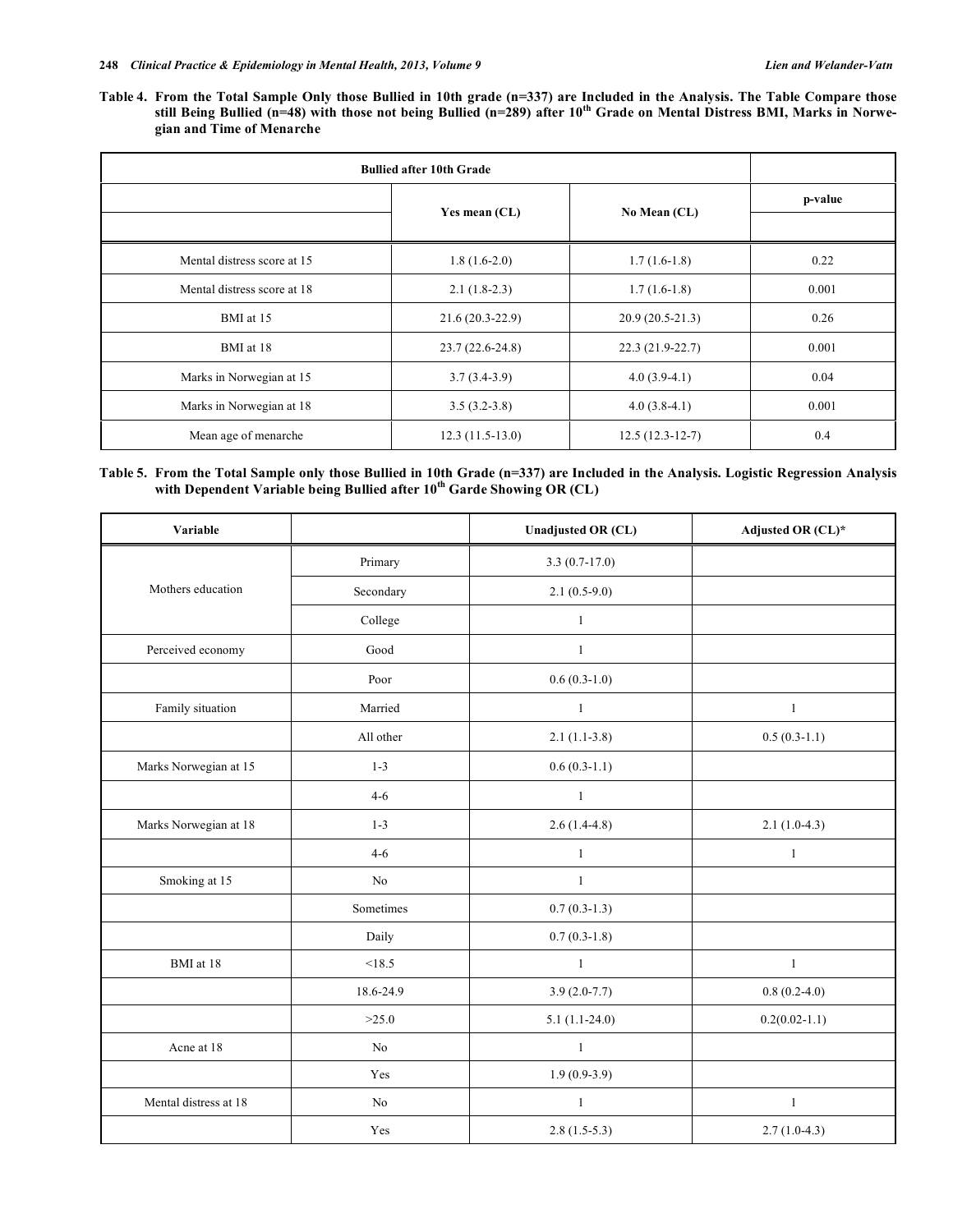| Variable         |         | Unadjusted OR (CL) | Adjusted OR $(CL)^*$ |
|------------------|---------|--------------------|----------------------|
| Nr of Pain sites | $0 - 1$ |                    |                      |
|                  | $2 - 3$ | $2.3(0.9-5.8)$     | $2.5(0.9-7.3)$       |
|                  | $4 - 5$ | $3.8(1.6-9.3)$     | $2.7(0.9-7.4)$       |

\*In the adjusted column only those statically significant as unadjusted are in the model and are adjusted for each other.

existing research literature were bullying victimization is conceptualised as a major adverse life event [5]. However, in the current study, we were not able to make causal inferences. It is possible that the reported associations reflect common underlying genetic or environmental risk factors that we did not control for in our analyses. Also, in the basic inferential statistical analyses we found a significant difference between the two groups of adolescents on marks in Norwegian already in the  $10^{th}$  grade, suggesting that persistence of bullying after lower secondary school is not the most important difference-maker in this setting. Alternatively, low school performance works as a risk factor for persistent bullying in upper secondary school.

It is important to note that the lack of group differences on many outcome variables in the current study might reflect that the pupils not being bullied since  $10<sup>th</sup>$  grade have longlasting problems due to the victimization they experienced earlier. We have previously shown that adolescents suffer significantly compared to non-bullied peers in this sample [10]. In the current study, the level of mental distress remained unchanged from the  $10<sup>th</sup>$  grade to the  $13<sup>th</sup>$  grade in the group of adolescents for whom the victimization had stopped, possibly due to the long-term impact of bullying victimization.

The lack of statistically significant group differences on some of the variables of interest in this study might be due to low statistical power. In this relatively small sample it is possible that one or several real and relevant associations went undetected.

## **LIMITATIONS**

In the current study there was a lack of detailed information about the experience of bullying victimization. The participants answered a simple question about exposure, and were not asked for information on type of victimization, intensity or duration. A definition of the term "bullying" was not provided to the participants. It might have been difficult for the participants to comprehend the concept of bullying, leading to misclassification of exposed/not exposed participants. These limitations affect the validity of the current findings, and may have influenced the strength of the associations in the performed statistical analyses.

Various methods are available to estimate exposure to bullying-victimization, and previous studies have found that there are some discrepancies between prevalence estimates based on self-report, teacher-report, peer-report or parentalreport, with relatively low inter-rater reliabilities between different informants [31, 32]. The chosen method(s) of assessment in a study will therefore affect the prevalence estimates. There was only one informant in this study, and other informants such as peers, parents or teachers should ideally also have been asked to provide information on bullying victimization in order to capture all instances, as each informant may contribute unique information [33]. However, among adolescents it is likely that self-report alone yields a reasonably accurate estimate, as people in this age group can be assumed to be able to report relatively precisely on their life events and are probably less likely than younger children to report victimization to their parents. Challenges also exist considering the validity of prevalence estimates for the mental and somatic health variables as we did not use diagnostic tools to assess pathology. Another limitation is that the wording of the bullying questions to the  $10<sup>th</sup>$  graders and the  $13<sup>th</sup>$  graders were slightly different which might at least distort the prevalence of bullying.

The possibility of reverse causation, i.e. that those children and adolescents experiencing socio-economic disadvantage and pre-existing mental health problems are at greater risk of exposure to bullying victimization, is one important topic that we did not have the opportunity to investigate properly since we did not have information about the participants before the  $10<sup>th</sup>$  grade.

Possible attrition bias in the second part of the study is also a limitation of the study as those with the least successful life trajectories and poorest psychical and mental health drop out from prospective studies. We did not have data on the important subgroup of bully-victims (both being bullied and bullying others). This group is of interest regarding persistence of bullying-victimization into late adolescence [34].

## **CONCLUSIONS**

Several risk factors were detected like having divorced parents, low parental educational level, poor self-perceived economy, muscle and skeletal pain, symptoms of mental distress, lower school marks in Norwegian and higher bodymass index (BMI). However, in the adjusted analysis the persistence of bullying from the  $10<sup>th</sup>$  grade to the  $13<sup>th</sup>$  grade seems to be associated with mental distress and poor school performance. These findings have important implications and should be of interest to school staff, parents and mental health workers, as awareness of this subgroup of persistently exposed victims of bullying is important in order to initiate appropriate preventive measures. We should be aware of possible reverse causation as those with socio-economic and pre-existing mental health problems are at greater risk of exposure to chronic bullying victimization.

## **CONFLICT OF INTEREST**

The authors confirm that this article content has no conflicts of interest.